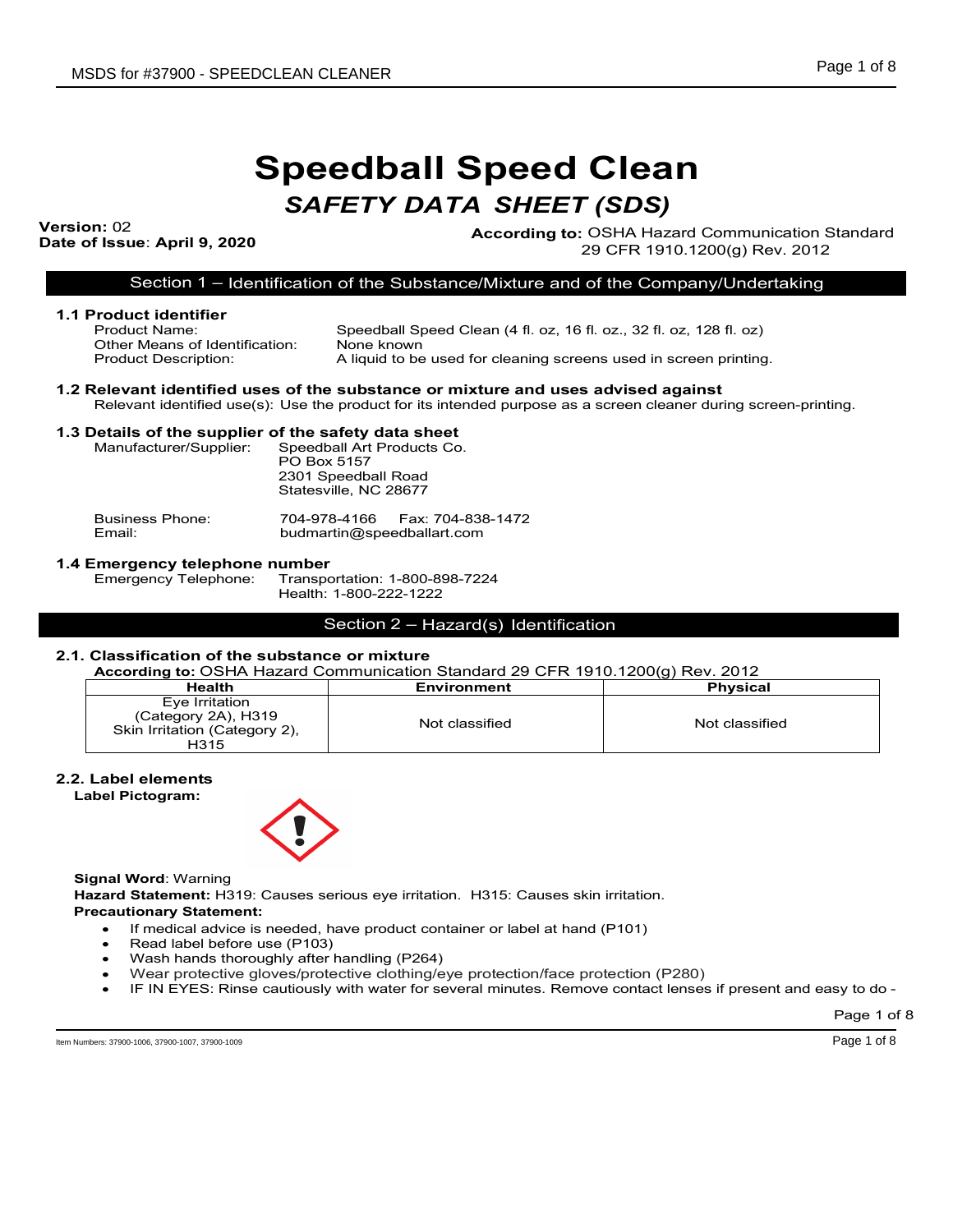- continue rinsing. (P305+P351+P338)
- IF ON SKIN: wash with plenty of water (P302+P352)
- Specific treatment (see section 4: First Aid Measures) (P321)
- IF eye irritation persists: Get medical advice/attention (P337+P313)
- IF SKIN irritation occurs: Get medical advice/attention (P332+P313)
- Take off contaminated clothing (P362)

#### **2.3. Other hazards**

None known

# Section 3 – Composition / Information on Ingredients

| <b>Mixture</b>            |             |            |          |
|---------------------------|-------------|------------|----------|
| <b>Chemical Name</b>      | CAS No.     | EINECS No. | % Weight |
| Sodium metasilicate       | 6834-92-0   | 229-912-9  | 2.13%    |
| Diethylene glycol         | 111-46-6    | 111-46-6   | $3.92\%$ |
| Ethoxylated fatty alcohol | 78330-21-9  | 616-609-5  | 3.15%    |
| Nonylphenol, ethoxylated  | 127087-87-0 | 500-315-8  | 5.14%    |

### Section 4 – First Aid Measures

#### **4.1 Description of first aid measures**

**Eye contact:** IF IN EYES: Rinse cautiously with water for at least 15 minutes. Remove contact lenses if present and easy to do - continue rinsing. IF eye irritation persists: Get medical advice/attention. **Skin contact:** IF ON SKIN: wash with plenty of water and soap. IF SKIN irritation occurs: Get medical

advice/attention. Take off contaminated clothing.

**Inhalation:** Inhalation route of exposure is not anticipated with intended use. If exposed to excessive levels of material in the air, move the exposed person to fresh air. Seek medical attention if in doubt.

**Ingestion:** No specific first aid measures are required. Rinse mouth with water. Do not induce vomiting. Never give anything by mouth to an unconscious person. Seek medical attention if in doubt.

#### **4.2 Most important symptoms and effects, both acute and delayed**

- May be irritating to eyes and skin
- Refer to **Section 11** Toxicological Information.

#### **4.3 Indication of any immediate medical attention and special treatment needed**

• Not required.

# Section 5 – Fire Fighting Measures

#### **5.1 Extinguishing media**

**Suitable Extinguishing Media:** Use extinguishing media suitable for surrounding area if material is involved in a fire (e.g., water fog, foam, dry chemical or carbon dioxide).

**Unsuitable Extinguishing Media:** None known.

#### **5.2 Special hazards arising from the substance or mixture**

#### **Hazardous combustion products:**

• Irritating vapours or fumes may form if product is involved in fire:

Page 2 of 8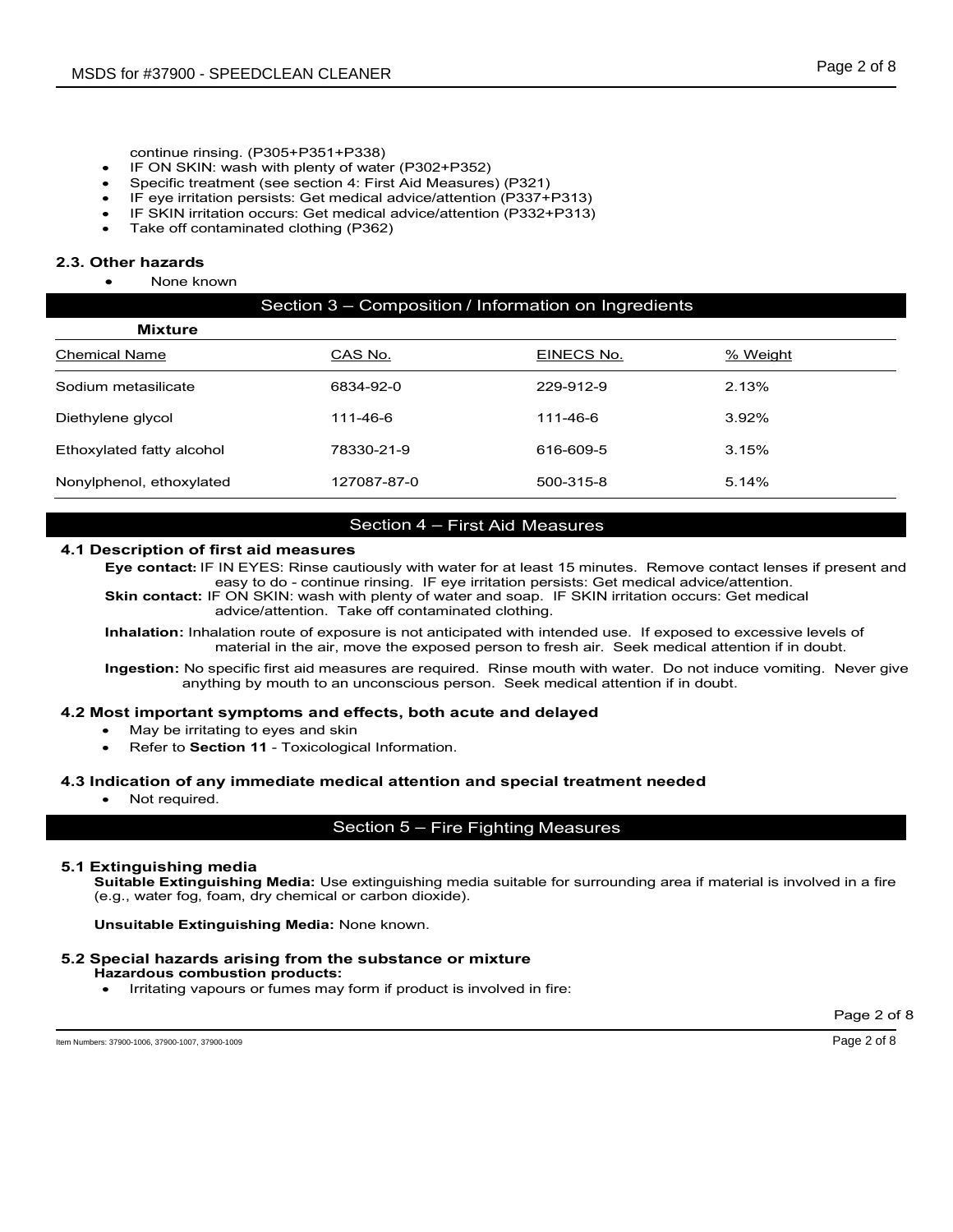See also **Section 10** - Stability and Reactivity.

#### **5.3 Advice for firefighters**

• Wear a self-contained breathing apparatus to protect against potentially irritating fumes.

# Section 6 – Accidental Release Measures

#### **6.1 Personal precautions, protective equipment (PPE) and emergency procedures**

**Personal Precautions:** Use protective gloves, goggles and suitable protective clothing. Do not smoke, use open fire or other sources of ignition.Observe PPE advice in **Section 8** – Exposure Controls/Personal Protection.

**Emergency Procedures:** Not available.

#### **6.2 Environmental precautions:**

• Prevent entry and contact with soil, drains, sewers, and waterways. Inform relevant local/regional/national/international authorities.

#### **6.3 Methods and material for containment and cleaning up**

**Containment/Clean-up Measures:** Contain spill if safe to do so. Remove sources of ignition. Keep combustibles away from spilled material. Collect recoverable product and place in a designated container for disposal. Flush the area with water. Dispose of sealed contents/container and wash water in accordance with local/regional/national/international regulations.

#### **6.4 Reference to other sections**

• Refer to **Section 8** - Exposure Controls/Personal Protection and **Section 13** – Disposal Considerations.

# Section 7– Handling and Storage

#### **7.1 Precautions for safe handling**

- Wash hands thoroughly after handling.
- Do not eat, drink or smoke when using this product.
- Wash contaminated clothing before reuse.
- Employees should be trained in the safe use and handling of chemical materials.
- Sinks and eye wash stations should be available in the work area.
- Refer to **Section 8** Exposure Controls/Personal Protection.

#### **7.2 Conditions for safe storage, including any incompatibilities**

- Keep container tightly closed to avoid spills.
- Keep in a cool dry place.
- Keep in original container.
- Keep chemicals locked up or in an area accessible to only qualified personnel.

#### **7.3 Specific end use(s)**

• Refer to **Section 1.2** - Relevant identified uses.

#### Section 8– Exposure Controls / Personal Protection

#### **8.1 Control Parameters:**

| <b>Chemical Name</b> | <b>CAS No.</b> | % Weiaht | Agency        | Limit Type (mg/m <sup>3)</sup> |
|----------------------|----------------|----------|---------------|--------------------------------|
| Diethylene glycol    | 1-46-6<br>444  | 3.92%    | `WEEL<br>AIHA | 10 (TWA)                       |

There are no other exposure values available for the chemicals in this product.

Page 3 of 8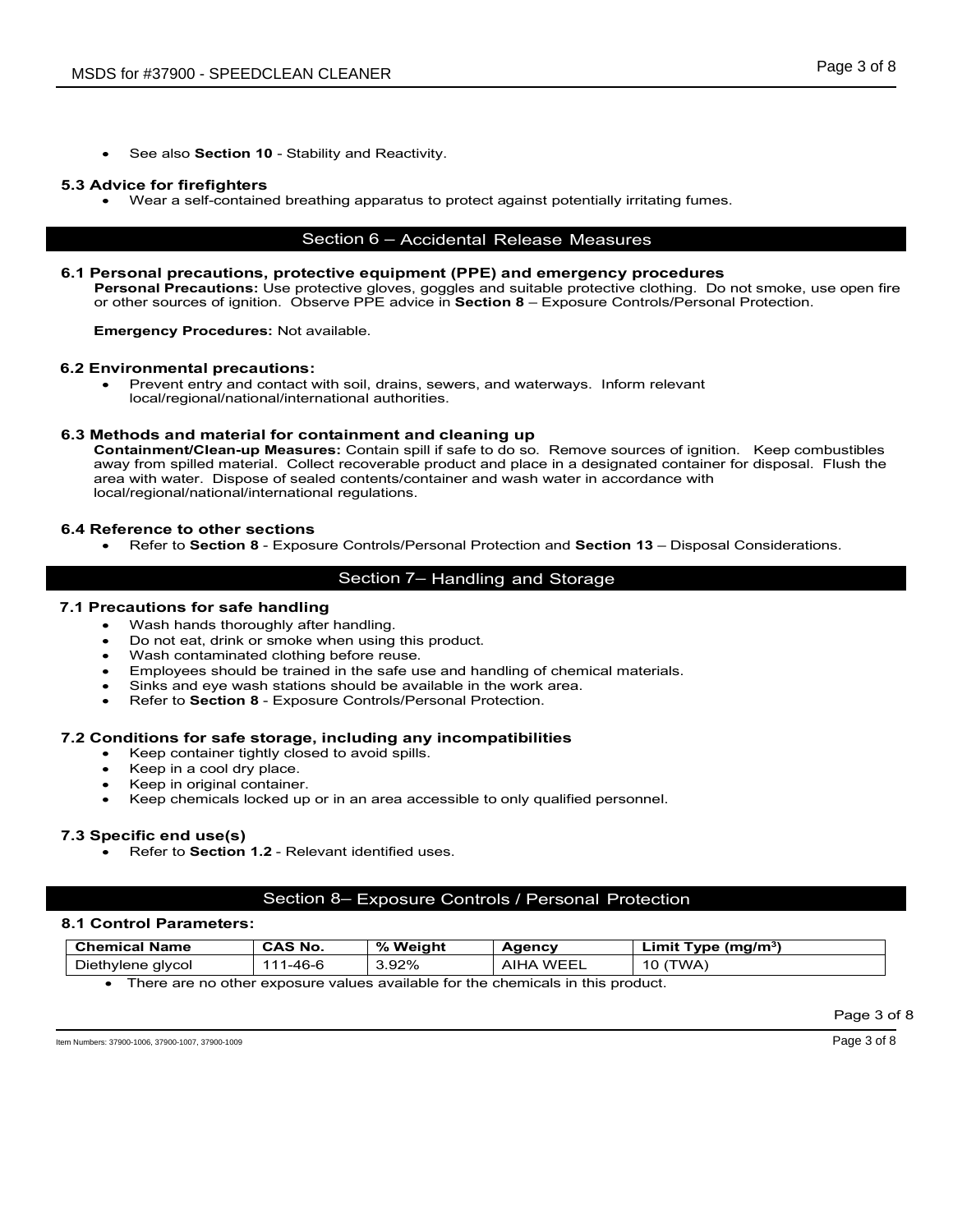# **8.2 Exposure Controls:**

## **Appropriate engineering controls**

- Use ventilation or other engineering controls to maintain low airborne concentrations.
- Minimize contact with eyes, skin and clothing by using good hygiene practices.
- Sinks and eyewash stations should be available in the work area.

#### **8.3 Personal Protective Equipment**

Note: Consider the concentration and amount of product at the workplace when selecting PPE.

**Respiratory:** No specific respiratory protection is required. If ventilation is inadequate, use an approved respirator such as a High Efficiency Particulate Air (HEPA) respirator and filter cartridge authorized by regulatory standards.

**Eyes/Face:** Wear chemical safety goggles approved by appropriate regulatory standards.

**Hands/Skin:** Wear chemical resistant gloves. If necessary, refer to appropriate regulatory standards.

**Body:** Wear protective clothing. If necessary, refer to appropriate regulatory standards.

**Thermal Hazards:** None known.

**Environmental Exposure Controls:** Not available.

#### Section 9 – Physical and Chemical Properties

#### **9.1 Information on basic physical and chemical properties**

Note: The data below are typical values and do not constitute a specification.

| Appearance:                    |               | <b>Partition Coefficient</b> |               |
|--------------------------------|---------------|------------------------------|---------------|
| <b>Physical state:</b>         | Liquid        | n-octanol/water:             | Not available |
| Colour:                        | Not available | <b>Auto-ignition</b>         |               |
| Odour/Odour threshold:         | Not available | temperature:                 | Not available |
| pH (as supplied):              | Not available | <b>Decomposition</b>         | Not available |
|                                |               | temperature:                 |               |
| <b>Melting/freezing point:</b> | Not available | <b>Dynamic viscosity:</b>    | Not available |
| Boiling point/range:           | Not available | Molecular weight:            | Not available |
| Flash point:                   | Not available | Taste:                       | Not available |
| <b>Evaporation rate:</b>       | Not available | <b>Explosive properties:</b> | Not available |
| <b>Flammability:</b>           | Not available | <b>Oxidizing properties:</b> | Not available |
| <b>Upper/lower explosive</b>   | Not available | <b>Surface tension:</b>      | Not available |
| limits:                        |               |                              |               |
| Vapor pressure:                | Not available | <b>Volatile component:</b>   | Not available |
| <b>Water solubility:</b>       | Not available | Gas group:                   | Not available |
| Vapor density $(Air = 1)$ :    | Not available | pH (as solution):            | Not available |
| Specific gravity (Water = 1):  | Not available | VOC:                         | Not available |
| <b>Relative density:</b>       | Not available | Particle size range:         | Not available |

#### **9.2 Other information**

**Reactivity in water:** Non-reactive.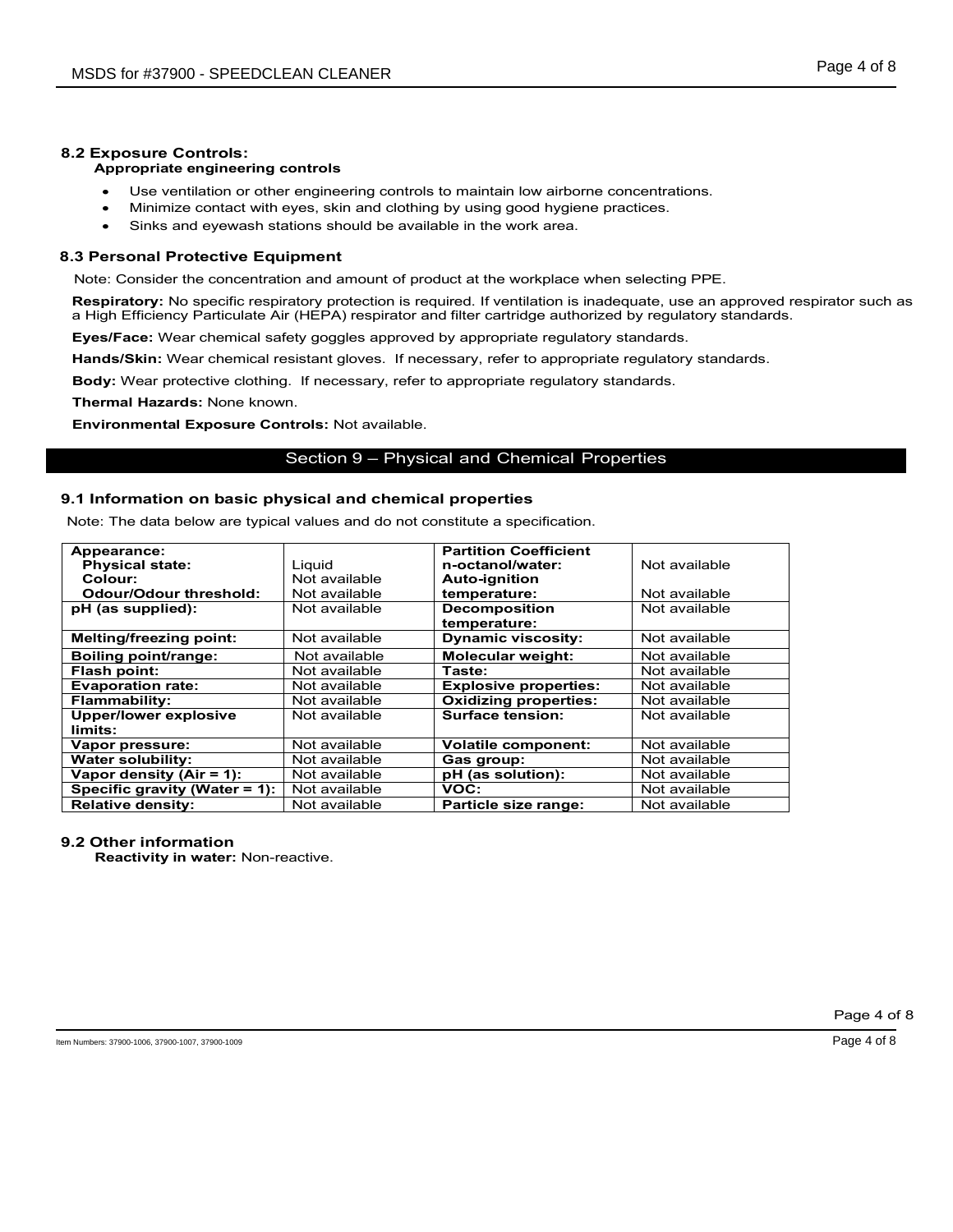# Section 10 – Stability and Reactivity

#### **10.1 Reactivity**

• This material is considered to not be reactive under normal handling and storage conditions.

#### **10.2 Chemical stability**

• This material is considered stable under normal handling and storage conditions.

#### **10.3 Possibility of hazardous reactions**

• Not expected to occur under normal handling and storage conditions.

#### **10.4 Conditions to avoid**

- Strong acids
- Strong oxidisers

#### **10.5 Incompatible materials**

- Strong acids
- Strong oxidisers

### **10.6 Hazardous decomposition products**

• Hazardous decomposition products including but not limited to carbon monoxide, carbon dioxide, and nitrogen oxides may be released under fire conditions.

#### Section 11 – Toxicological Information

#### **Likely routes of exposure:** Skin contact.

**Potential signs and symptoms:** Direct contact with skin or eyes may cause irritation if product is not used as intended.

| <b>Acute oral toxicity:</b>                          | Diethylene glycol (CAS No. 111-46-6) may cause acute toxicity. However, the<br>product is practically non-toxic based on available animal and human use data.<br>ATE >5000 mg/kg                                                                                                                                                                                      |
|------------------------------------------------------|-----------------------------------------------------------------------------------------------------------------------------------------------------------------------------------------------------------------------------------------------------------------------------------------------------------------------------------------------------------------------|
| <b>Acute dermal toxicity:</b>                        | Practically nontoxic based on available animal and human use data.                                                                                                                                                                                                                                                                                                    |
| <b>Acute inhalation toxicity:</b>                    | Practically nontoxic based on available animal and human use data.                                                                                                                                                                                                                                                                                                    |
| <b>Skin corrosion/irritation:</b>                    | Sodium metasilicate (CAS No. 6834-92-0) may cause skin irritation based on<br>animal studies and human data. Symptoms include redness, heat, swelling, and<br>pain. The other components of this product are not skin irritants.                                                                                                                                      |
| Serious eye damage/irritation:                       | Sodium metasilicate (CAS No. 6834-92-0), ethoxylated fatty alcohol (CAS No.<br>78330-21-9), nonylphenol, ethoxylated (CAS No. 127087-87-0), may cause eye<br>irritation based on animal studies and human data. Symptoms include red or<br>pink eyes, burning, light sensitivity, itchiness and pain. The other components of<br>this product are not skin irritants. |
| Respiratory or skin sensitization:                   | The components in this product are not sensitizing to the skin based on human<br>and/or animal studies.                                                                                                                                                                                                                                                               |
| <b>Mutagenicity:</b>                                 | The components in the product are not mutagenic based on animal studies or no<br>data identified for the components in this product.                                                                                                                                                                                                                                  |
| Carcinogenicity:                                     | The components in the product are not carcinogenic based on animal studies or<br>no data identified for the components in this product.                                                                                                                                                                                                                               |
| <b>Reproductive Toxicity:</b>                        | The components in the product are not reproductive toxicants based on animal<br>studies or no data identified for the components in this product.                                                                                                                                                                                                                     |
| Specific target organ toxicity<br>(single exposure): | The components in the product are not specific target organ toxicity (single<br>exposure) toxicants based on animal studies or no data identified for the                                                                                                                                                                                                             |
|                                                      | $Proof F \alpha$                                                                                                                                                                                                                                                                                                                                                      |

Item Numbers: 37900-1006, 37900-1007, 37900-1009 Page 5 of 8

Page 5 of 8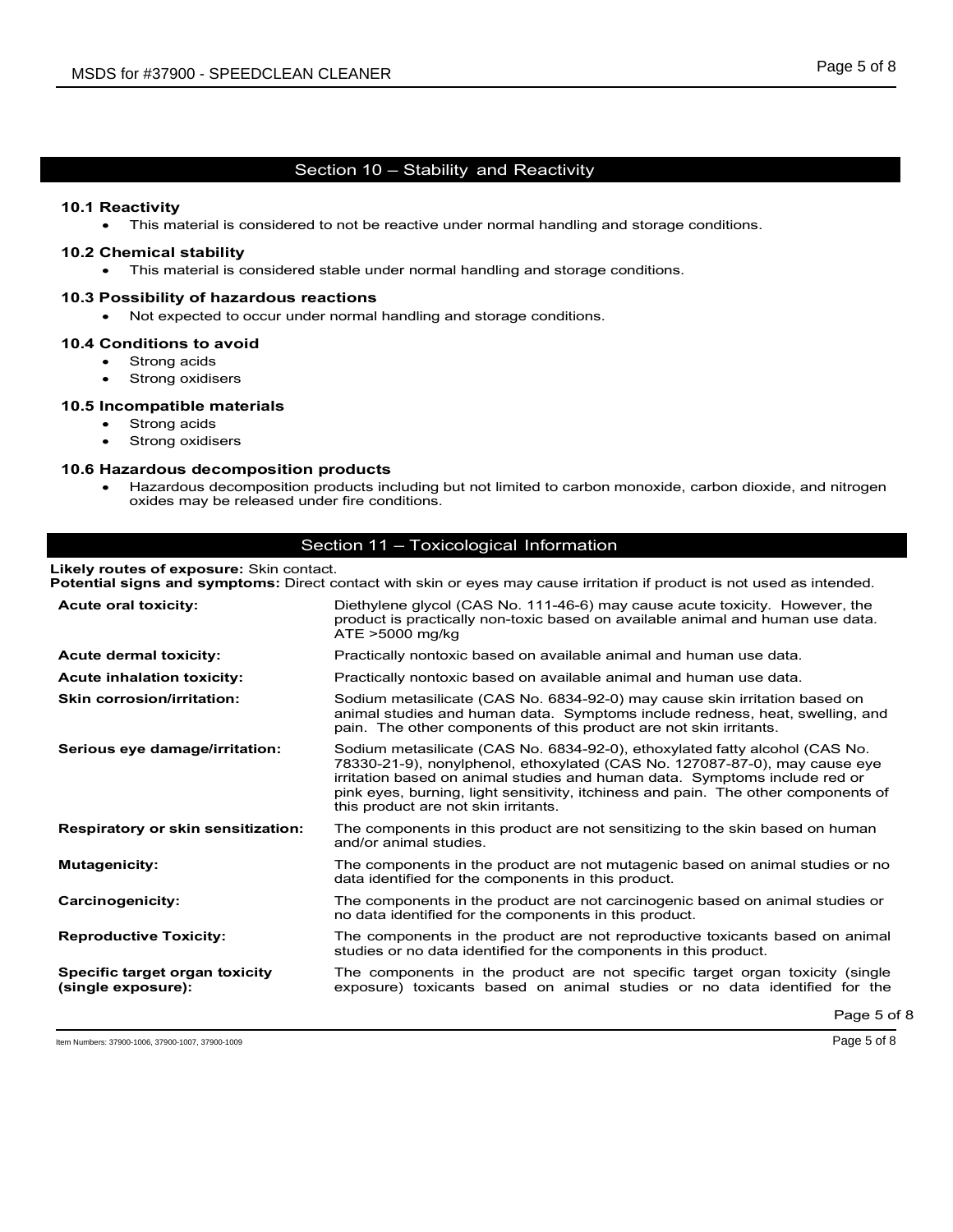|                                                        | components in this product.                                                                                                                                                                |
|--------------------------------------------------------|--------------------------------------------------------------------------------------------------------------------------------------------------------------------------------------------|
| Specific target organ toxicity<br>(repeated exposure): | The components in the product are not specific target organ toxicity (repeated<br>exposure) toxicants based on animal studies or no data identified for the<br>components in this product. |
| <b>Aspiration hazard:</b>                              | The components in the product are not aspiration hazards based on animal<br>studies or no data identified for the components in this product.                                              |

**References:**

ECHA. 2020. REACH Registered Substances Database.

#### Section 12 – Ecological Information

#### **12.1 Toxicity**

• This product is not expected to be harmful or toxic to aquatic life. See ecotoxicity data below.

| <b>Chemical Name</b>     | <b>CAS No.</b> | <b>Species</b>          | Test Results (mg/L)     |
|--------------------------|----------------|-------------------------|-------------------------|
|                          |                | Brachydanio rerio       | 96- hour LC50 = $210$   |
| Sodium metasilicate      | 6834-92-0      | Gambusia affinis        | 96- hour LC50 = $2320$  |
|                          |                | Pseudomonas putida      | 3-hour $EC50 = 100$     |
| Diethylene glycol        | 111-46-6       | Fish, daphnia and algae | >100                    |
|                          |                | Lepomis macrochirus     | 96- hour LC50 = $84.70$ |
| Nonylphenol, ethoxylated | 127087-87-0    | Daphnia magna           | 48-hour $EC50 = 23.06$  |
|                          |                | Desmodesmus subspicatus | 72-hour $EC50 = 19.5$   |

#### **12.2 Persistence and degradability**

• No data available for the components of the product.

#### **12.3 Bioaccumulative potential**

- No potential for bioaccumulation of sodium metasilicate (CAS No. 6834-92-0), and diethylene glycol (CAS No. 111-46-6)
- No data available for other components of the product.

#### **12.4 Mobility in Soil**

• No data available.

#### **12.5 Results of PBT and vPvB assessment**

• No data available.

#### **12.6 Other adverse effects**

• No further data available.

#### **References:**

ECHA. 2020. REACH Registered Substances Database.

### Section 13 – Disposal Considerations

#### **13.1 Waste treatment methods**

**Preparing wastes for disposal:** Use product for its intended purpose or recycle if possible. Waste should not be disposed of by release to sewers. Dispose of waste in accordance with local, regional, national, and/or international regulations.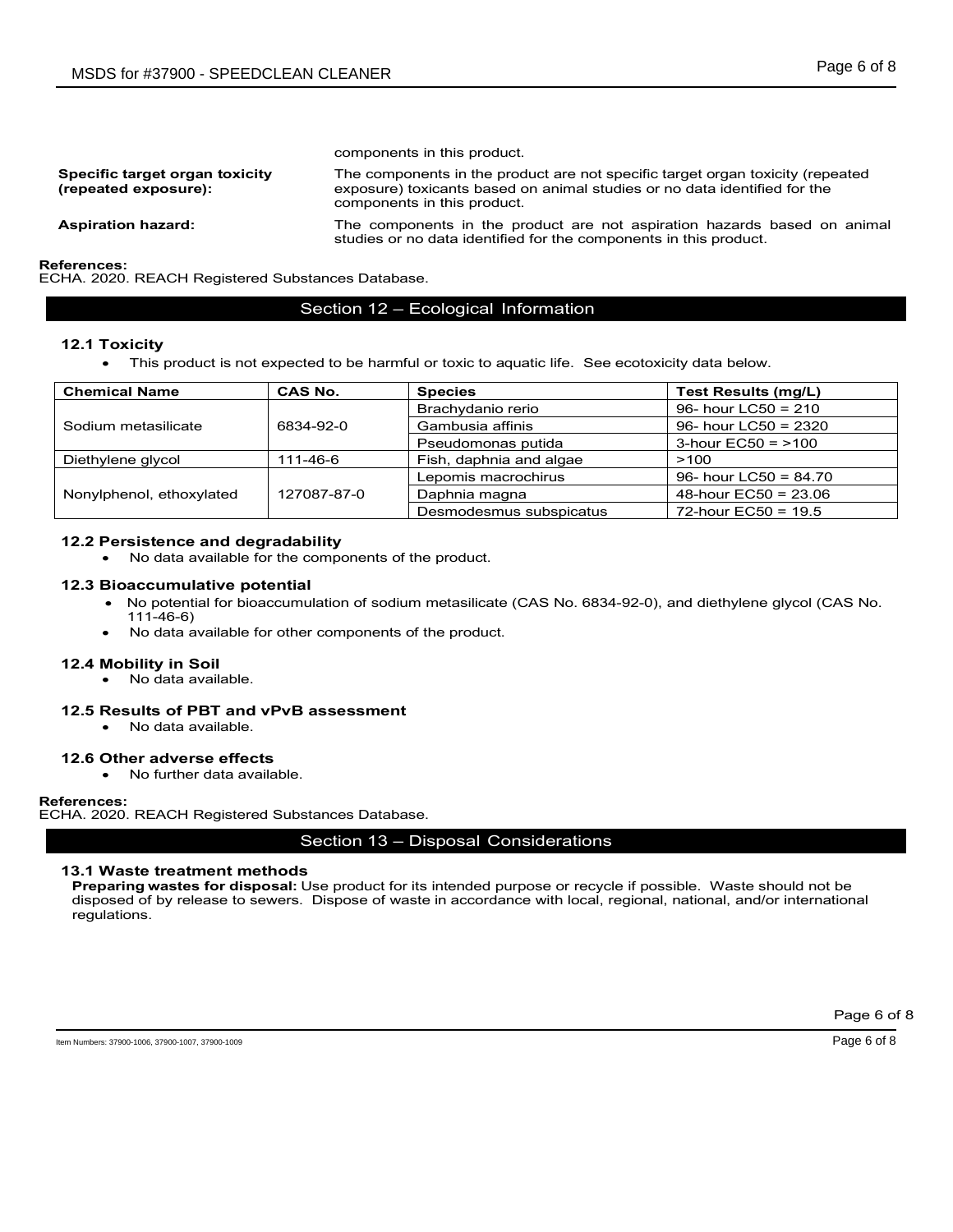#### Section 14 – Transport Information

Note: This product is not regulated as dangerous goods for transport. Review classification requirements before shipping materials to high temperatures.

|                                                                                  | ADR/RID/ADNR/DOT | <b>IMO/IMDG</b> | <b>ICAO/IATA</b> |
|----------------------------------------------------------------------------------|------------------|-----------------|------------------|
| 14.1 UN number                                                                   | Not regulated    | Not regulated   | Not regulated    |
| 14.2 UN proper shipping name                                                     | Not regulated    | Not regulated   | Not regulated    |
| 14.3 Transport hazard class(es):                                                 | Not regulated    | Not regulated   | Not regulated    |
| 14.4 Packing group                                                               | Not regulated    | Not regulated   | Not regulated    |
| <b>14.5 Environmental hazards</b>                                                | <b>None</b>      | None            | None             |
| 14.6 Special precautions for user                                                | None             | None            | None             |
| 14.7 Transport in bulk according to Annex<br>II of MARPOL 73/78 and the IBC Code | Not applicable   | Not applicable  | Not applicable   |

# Section 15 – Regulatory Information

#### **15.1 Safety, health and environmental regulations/legislation specific for the substance or mixture**

#### **United States**

# *Federal Regulations:*

**Comprehensive Environmental Response and Liability Act of 1980 (CERCLA):** 

No components in this product are listed under CERCLA.

**Clean Water Act (CWA):** No components in this product are listed as toxic pollutants.

**Clean Air Act (CAA):** No components in this product are listed under the CAA.

**Superfund Amendments and Reauthorization Act (SARA) Title III Information:**

#### **SARA 302 Components:**

No components in this product are subject to reporting requirements of S.302.

**SARA 311/312 Hazards:** No components in this product are SARA Hazards.

**SARA 313 Components:** Nonylphenol, ethoxylated (CAS No. 127087-87-0) is subject to S. 313. No components in this product are subject to S.313.

**Toxic Substances Control Act (TSCA):**

All components in this product are listed on the non-confidential TSCA inventory.

#### *State Regulations:*

**California:** Ethylene oxide (CAS No. 75-21-8) is listed as a trace contaminant in the product. Warnings are not required based on the concentration. No other components in this product are listed.

#### **International:**

**IARC:** Ethylene oxide (CAS No. 75-21-8) is listed as a Group 1 carcinogen. No other components in this product are classified with respect to carcinogenicity.

#### **15.2 Chemical Safety Assessment**

• None available